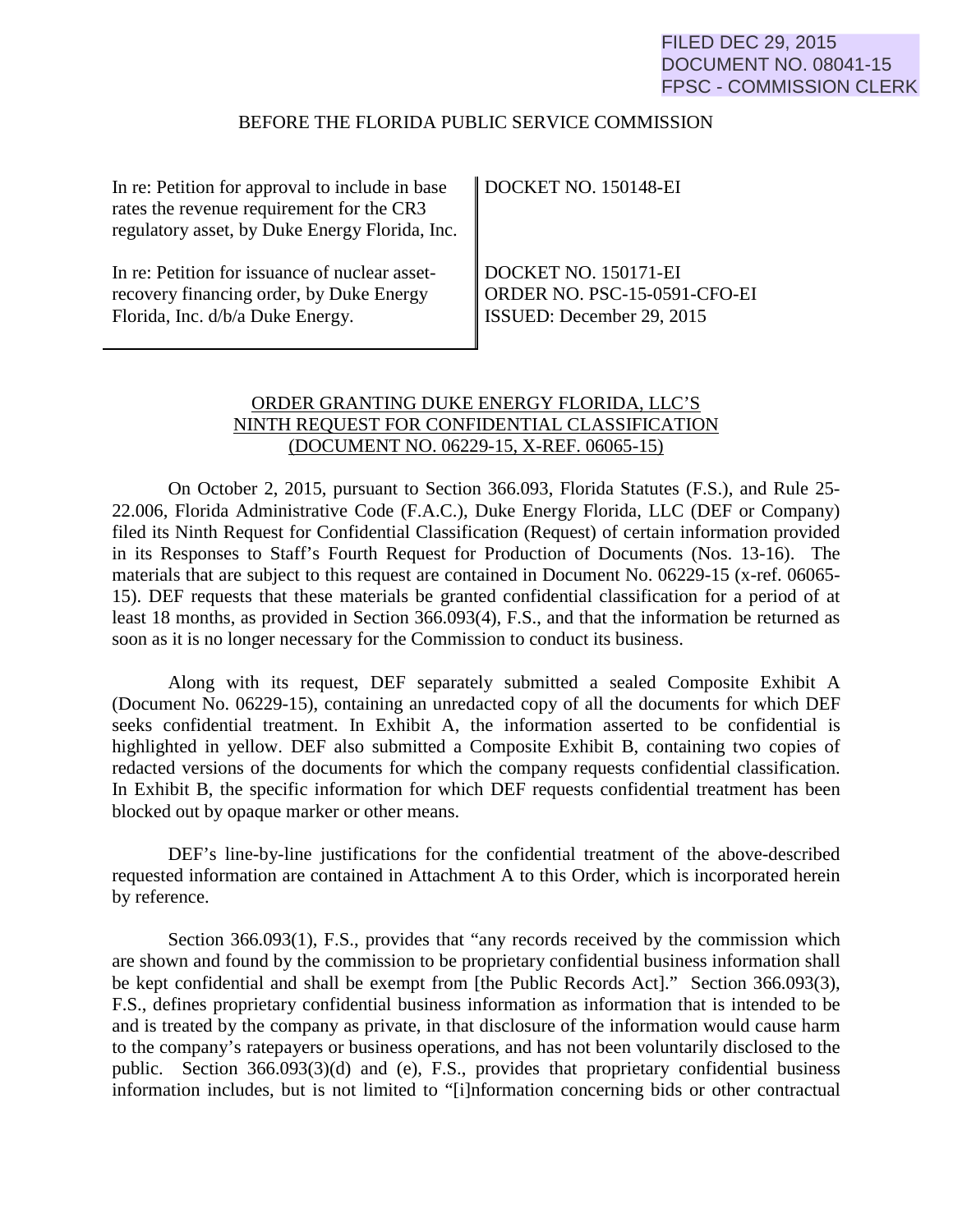## ORDER NO. PSC-15-0591-CFO-EI DOCKET NOS. 150148-EI, 150171-EI PAGE 2

data, the disclosure of which would impair the efforts of the public utility or its affiliate to contract for goods or services on favorable terms," and "[i]nformation relating to competitive interests, the disclosure of which would impair the competitive business of the provider of the information."

 DEF contends that the information at issue falls within these categories and thus constitutes proprietary confidential business information entitled to protection under section 366.093, F.S., and Rule 25-22.006, F.A.C. DEF contends that the information relates to specific employment work orders that detail specific fees of Guidant Group, Inc. (Guidant), staffing partners of Guidant, and contractor names that were considered or selected for staffing positions related to DEF's temporary workforce selection program, the disclosure of which would violate the terms of contractual agreements with third parties and impair the efforts of the Company to contract for goods and services on favorable terms. DEF further asserts that disclosure of the information would also adversely impact the competitive business interests of parties contracting with DEF, and that DEF is obligated by the terms of its contract with Guidant to maintain the confidentiality of the information. DEF states that this information is intended to be and is treated by DEF as private and has not been publicly disclosed.

 Upon review, it appears that the above-referenced information satisfies the criteria set forth in Section 366.093(3), F.S., for classification as proprietary confidential business information and shall be treated as confidential. The information constitutes "[i]nformation concerning bids or other contractual data, the disclosure of which would impair the efforts of the public utility or its affiliate to contract for goods or services on favorable terms," and "[i]nformation relating to competitive interests, the disclosure of which would impair the competitive business of the provider of the information." Thus, this information is granted confidential classification.

 Pursuant to Section 366.093(4), F.S., the information for which confidential classification is granted herein shall remain protected from disclosure for a period of 18 months from the date of issuance of this Order. At the conclusion of the 18-month period, the confidential information will no longer be exempt from Section 119.07(1), F.S., unless DEF or another affected person shows, and the Commission finds, that the records continue to contain proprietary confidential business information.

Based on the foregoing, it is

 ORDERED by Commissioner Ronald A. Brisé, as Prehearing Officer, that Duke Energy Florida, LLC's Ninth Request for Confidential Classification of Document No. 06229-15 (x-ref. 06065-15) is granted. It is further

 ORDERED that Attachment A to this Order is incorporated herein by reference. It is further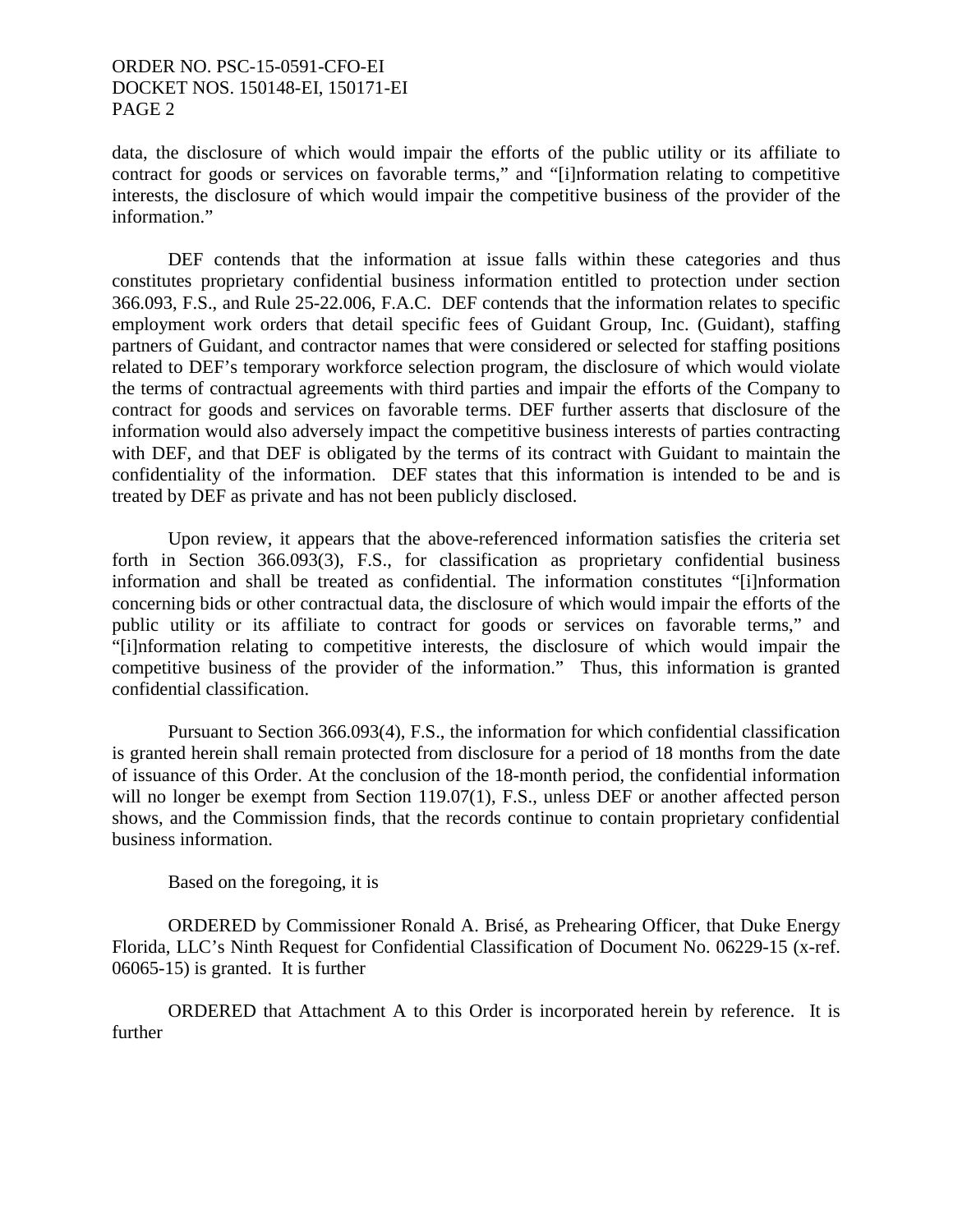# ORDER NO. PSC-15-0591-CFO-EIDOCKET NOS. 150148-EI. 1s0171-EI PAGE 3

ORDERED that the information contained in Document No. 06229-15 (x-ref. 06065-15) for which confidential classification has been granted shall remain protected from disclosure for <sup>a</sup>period of 18 months from the date of issuance of this Order. It is further

ORDERED that this Order shall be the only notification by the Commission to the parties of the date of declassification of the materials discussed herein.

of December 2015 By ORDER of Commissioner Ronald A. Brisé, as Prehearing Officer, this 29th day

Commissioner and Prehearing Officer Florida Public Service Commission 2540 Shumard Oak Boulevard Tallahassee, Florida 32399 (8s0) 413-6770 www.floridapsc.com RONALD A. BRIS

Copies fumished: A copy of this document is provided to the parties of record at the time of issuance and, if applicable, interested persons.

RG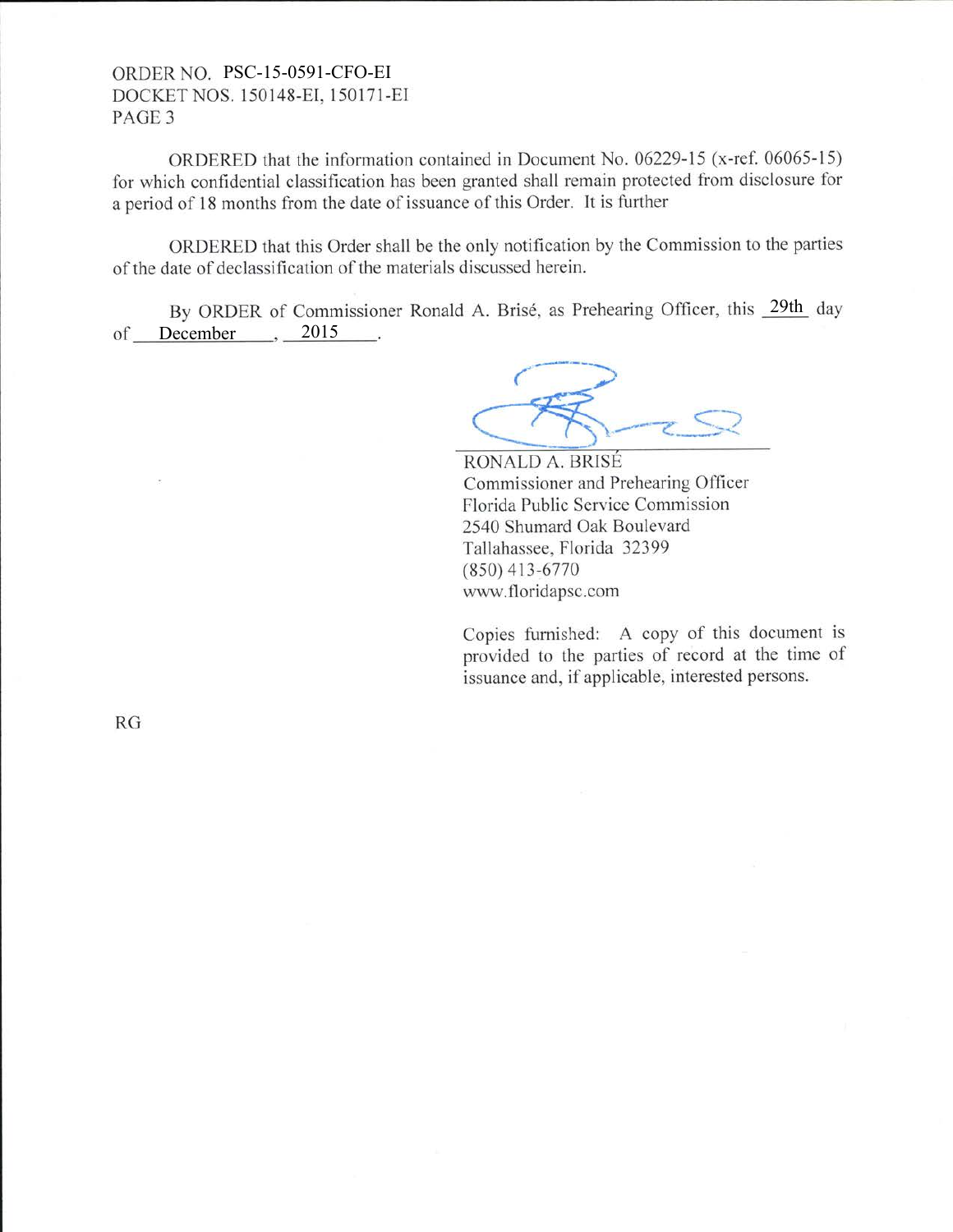## ORDER NO. PSC-15-0591-CFO-EI DOCKET NOS. 150148-EI, 150171-EI PAGE 4

#### NOTICE OF FURTHER PROCEEDINGS OR JUDICIAL REVIEW

 The Florida Public Service Commission is required by Section 120.569(1), Florida Statutes, to notify parties of any administrative hearing or judicial review of Commission orders that is available under Sections 120.57 or 120.68, Florida Statutes, as well as the procedures and time limits that apply. This notice should not be construed to mean all requests for an administrative hearing or judicial review will be granted or result in the relief sought.

 Mediation may be available on a case-by-case basis. If mediation is conducted, it does not affect a substantially interested person's right to a hearing.

 Any party adversely affected by this order, which is preliminary, procedural or intermediate in nature, may request: (1) reconsideration within 10 days pursuant to Rule 25- 22.0376, Florida Administrative Code; or (2) judicial review by the Florida Supreme Court, in the case of an electric, gas or telephone utility, or the First District Court of Appeal, in the case of a water or wastewater utility. A motion for reconsideration shall be filed with the Office of Commission Clerk, in the form prescribed by Rule 25-22.0376, Florida Administrative Code. Judicial review of a preliminary, procedural or intermediate ruling or order is available if review of the final action will not provide an adequate remedy. Such review may be requested from the appropriate court, as described above, pursuant to Rule 9.100, Florida Rules of Appellate Procedure.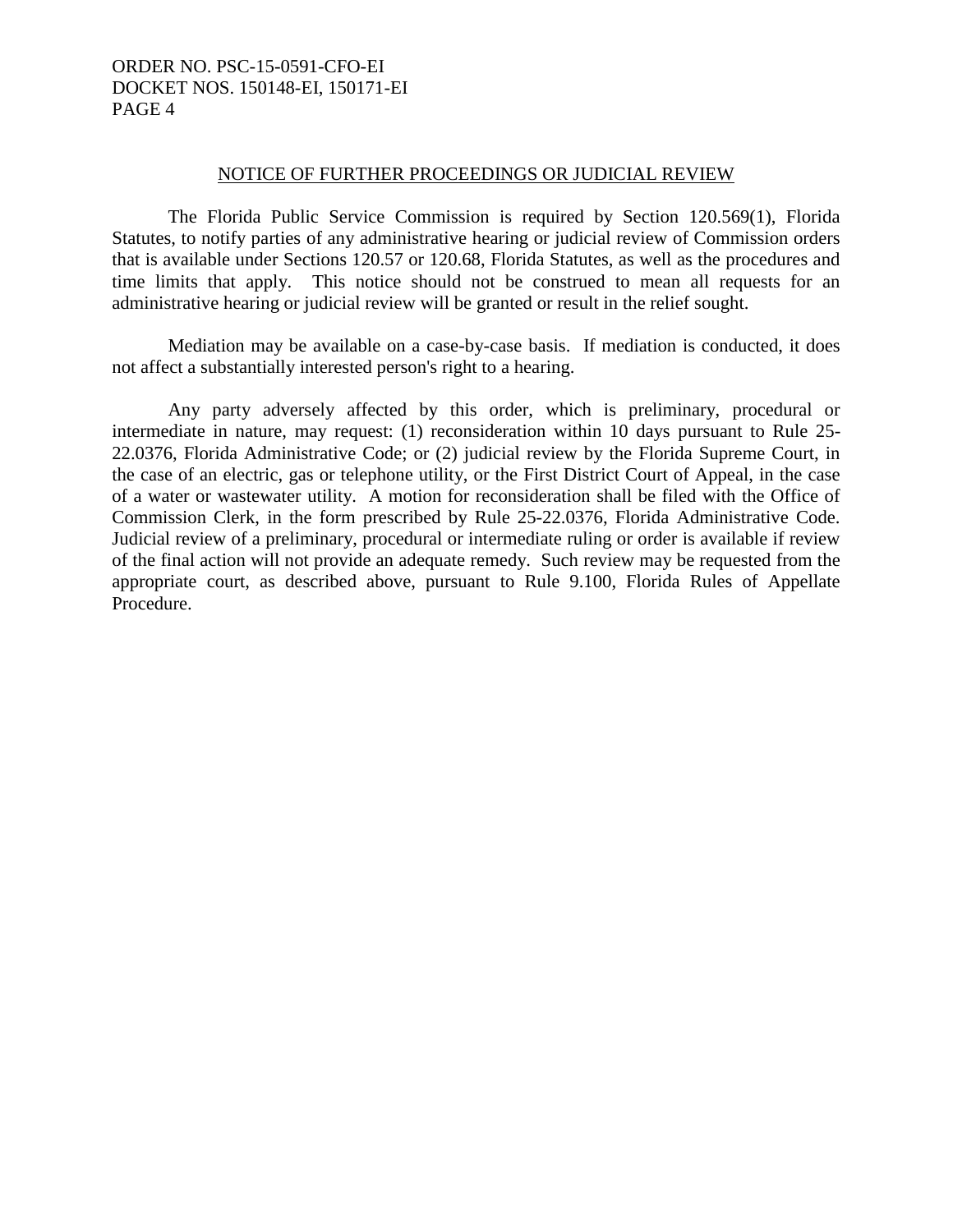| <b>DOCUMENT/RESPONSES</b>                                                            | PAGE/LINE                                                                                                                                                                                                       | <b>JUSTIFICATION</b>                                                                                                                                                                                                                                                                                                                                                                                                                                                       |
|--------------------------------------------------------------------------------------|-----------------------------------------------------------------------------------------------------------------------------------------------------------------------------------------------------------------|----------------------------------------------------------------------------------------------------------------------------------------------------------------------------------------------------------------------------------------------------------------------------------------------------------------------------------------------------------------------------------------------------------------------------------------------------------------------------|
| DEF Response to Staff's 4 <sup>th</sup><br>Request to Produce Question<br>#13        | Bates number 150148-<br>STAFFPOD4-13-000036,<br>five contractor names listed<br>on the bottom half of the<br>page.                                                                                              | §366.093(3)(d), F.S.<br>The document in question<br>contains confidential<br>information, the disclosure of<br>which would impair DEF's<br>efforts to contract for goods or<br>services on favorable terms.<br>§366.093(3)(e), F.S.<br>The document in question<br>contains confidential<br>information relating to<br>competitive business interests,<br>the disclosure of which would<br>impair the competitive<br>business of the provider/owner<br>of the information. |
| DEF Response to Staff's 4 <sup>th</sup><br><b>Request to Produce Question</b><br>#13 | Bates number 150148-<br>STAFFPOD4-13-000037.<br>the name of a staffing<br>partner listed three times on<br>the bottom half of the page<br>and two contractor names<br>listed on the bottom half of<br>the page. | §366.093(3)(d), F.S.<br>The document in question<br>contains confidential<br>information, the disclosure of<br>which would impair DEF's<br>efforts to contract for goods or<br>services on favorable terms.<br>§366.093(3)(e), F.S.<br>The document in question<br>contains confidential<br>information relating to<br>competitive business interests,<br>the disclosure of which would<br>impair the competitive<br>business of the provider/owner<br>of the information. |

#### DUKE ENERGY FLORIDA- EXHIBIT C- Dockct.150148-EI Confidentiality Justification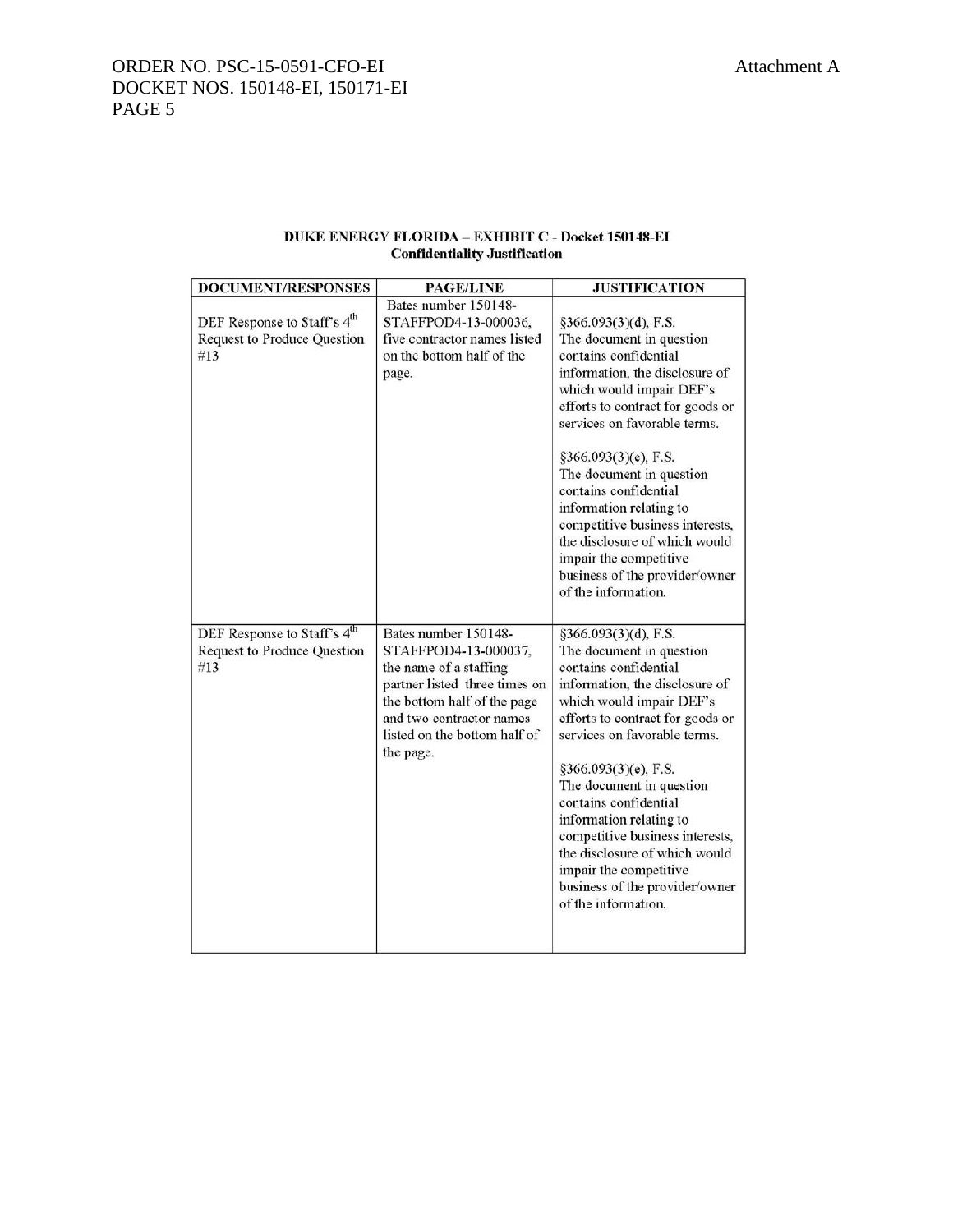| <b>DOCUMENT/RESPONSES</b>                                                     | PAGE/LINE                                                                                                                                                                                                                           | <b>JUSTIFICATION</b>                                                                                                                                                                                                                                                                                                                                                                                                                                                       |
|-------------------------------------------------------------------------------|-------------------------------------------------------------------------------------------------------------------------------------------------------------------------------------------------------------------------------------|----------------------------------------------------------------------------------------------------------------------------------------------------------------------------------------------------------------------------------------------------------------------------------------------------------------------------------------------------------------------------------------------------------------------------------------------------------------------------|
| DEF Response to Staff's 4th                                                   | Bates number 150148-                                                                                                                                                                                                                | §366.093(3)(d), F.S.                                                                                                                                                                                                                                                                                                                                                                                                                                                       |
| <b>Request to Produce Question</b>                                            | STAFFPOD4-13-000038,                                                                                                                                                                                                                | The document in question                                                                                                                                                                                                                                                                                                                                                                                                                                                   |
| #13                                                                           | four contractor names listed<br>about mid page.                                                                                                                                                                                     | contains confidential<br>information, the disclosure of<br>which would impair DEF's<br>efforts to contract for goods or<br>services on favorable terms.<br>§366.093(3)(e), F.S.<br>The document in question<br>contains confidential<br>information relating to<br>competitive business interests,<br>the disclosure of which would<br>impair the competitive<br>business of the provider/owner<br>of the information.                                                     |
| DEF Response to Staff's 4 <sup>th</sup><br>Request to Produce Question<br>#13 | Bates number 150148-<br>STAFFPOD4-13-000039.<br>lines 1-5: contractual<br>staffing costs; staffing<br>partner listed three times on<br>the top half of the page; and<br>two contractor names listed<br>on the top half of the page. | §366.093(3)(d), F.S.<br>The document in question<br>contains confidential<br>information, the disclosure of<br>which would impair DEF's<br>efforts to contract for goods or<br>services on favorable terms.<br>§366.093(3)(e), F.S.<br>The document in question<br>contains confidential<br>information relating to<br>competitive business interests,<br>the disclosure of which would<br>impair the competitive<br>business of the provider/owner<br>of the information. |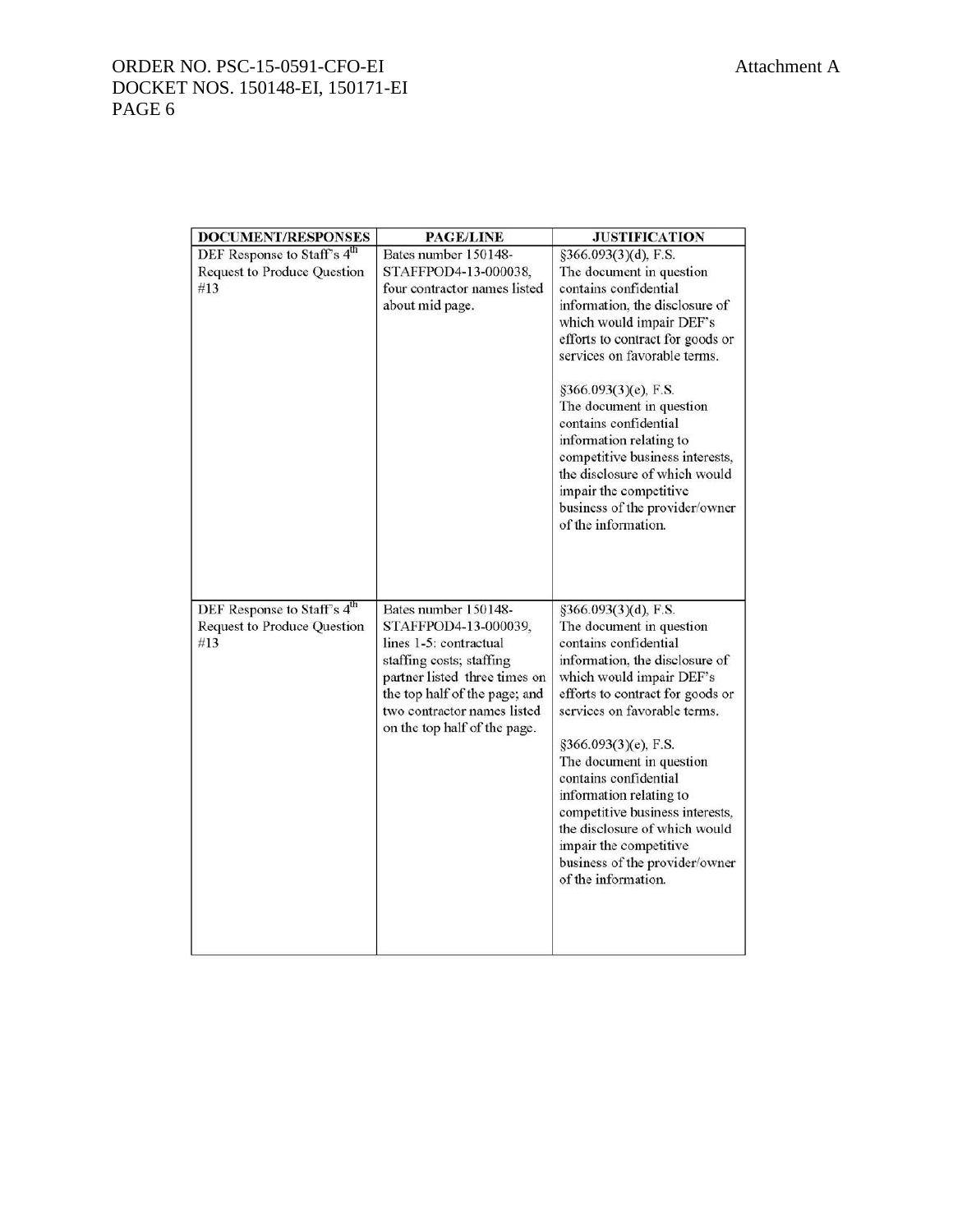| <b>DOCUMENT/RESPONSES</b>                                                            | PAGE/LINE                                                                                                                                                            | <b>JUSTIFICATION</b>                                                                                                                                                                                                                                                                                                                                                                                                                                                       |
|--------------------------------------------------------------------------------------|----------------------------------------------------------------------------------------------------------------------------------------------------------------------|----------------------------------------------------------------------------------------------------------------------------------------------------------------------------------------------------------------------------------------------------------------------------------------------------------------------------------------------------------------------------------------------------------------------------------------------------------------------------|
| DEF Response to Staff's 4 <sup>th</sup><br><b>Request to Produce Question</b><br>#13 | Bates number 150148-<br>STAFFPOD4-13-000040,<br>four contractor names listed<br>on the bottom half of the<br>page.                                                   | §366.093(3)(d), F.S.<br>The document in question<br>contains confidential<br>information, the disclosure of<br>which would impair DEF's<br>efforts to contract for goods or<br>services on favorable terms.<br>§366.093(3)(e), F.S.<br>The document in question<br>contains confidential<br>information relating to<br>competitive business interests,<br>the disclosure of which would<br>impair the competitive<br>business of the provider/owner<br>of the information. |
| DEF Response to Staff's 4 <sup>th</sup><br>Request to Produce Question<br>#13        | Bates number 150148-<br>STAFFPOD4-13-000041,<br>one contractor name at the<br>top of the page; eleven<br>staffing partners listed on<br>the bottom half of the page. | §366.093(3)(d), F.S.<br>The document in question<br>contains confidential<br>information, the disclosure of<br>which would impair DEF's<br>efforts to contract for goods or<br>services on favorable terms.<br>§366.093(3)(e), F.S.<br>The document in question<br>contains confidential<br>information relating to<br>competitive business interests,<br>the disclosure of which would<br>impair the competitive<br>business of the provider/owner<br>of the information. |